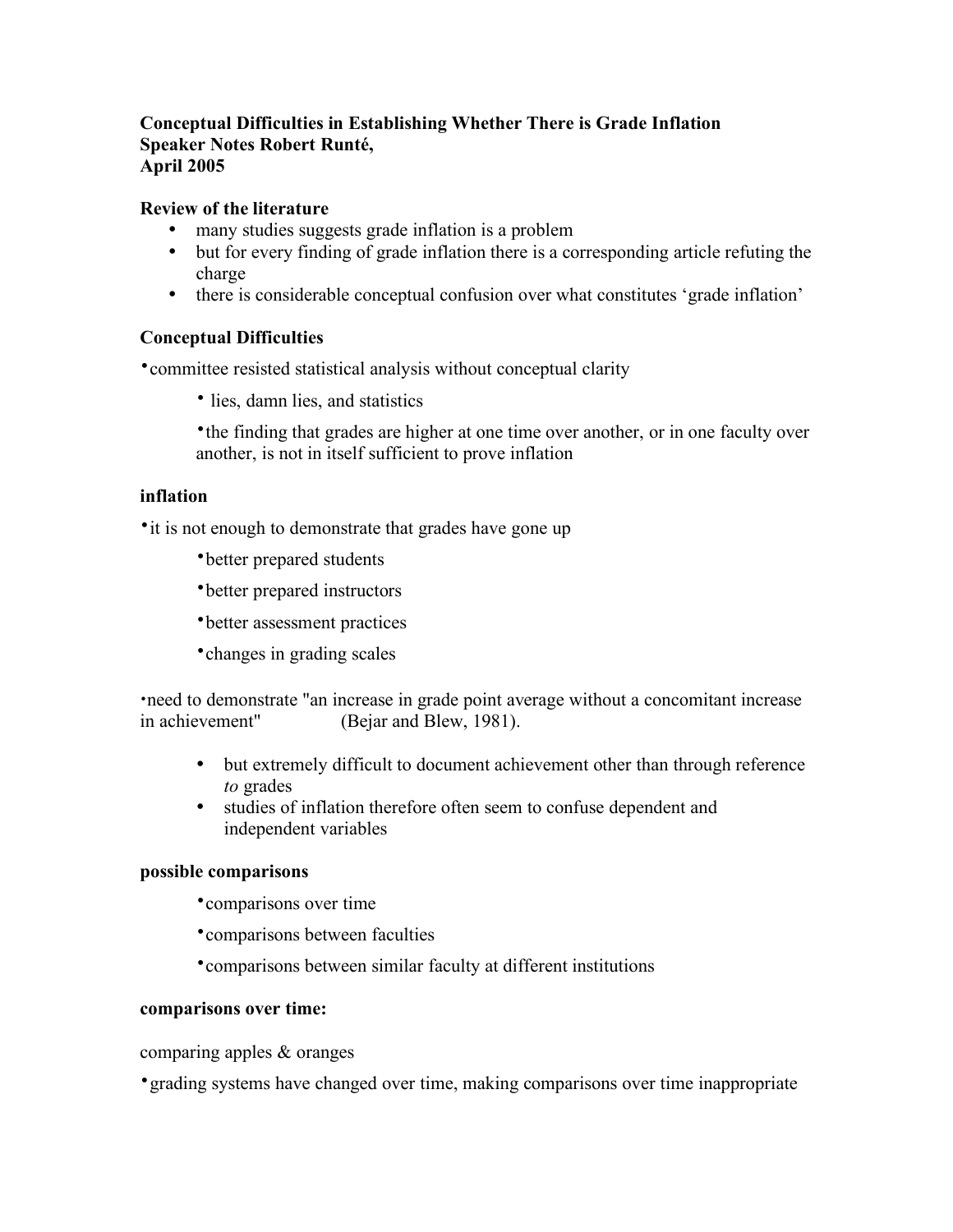$\textdegree$ Old system = A,B,C,D,F

•New system  $A+A$   $A-A$   $B+B$   $B-A-C+C$   $C-A$ , etc.

| Student I creeptions of Grade Equivalents |                                            |
|-------------------------------------------|--------------------------------------------|
| 1985                                      | 2005                                       |
| $A = \text{excellent}$                    | $=$ excellent<br>$\bullet$ $A^+$           |
| $\bullet$ B = respectable                 | $=$ respectable<br>$\bullet$ A             |
| • $C =$ satisfactory                      | $\bullet$ A-                               |
| • $D =$ scraping through                  | $\bullet$ B+<br>$=$ satisfactory           |
| $\bullet$ F = failure                     | B<br>$\bullet$                             |
|                                           | $B -$<br>$=$ scraping through<br>$\bullet$ |
|                                           | $\bullet$ C+<br>$=$ failure                |
|                                           |                                            |

Student Perceptions of Grade Equivalents

higher grades (inflation) may not indicate changes in the actual distribution of grades

•grade **compression** vs. grade inflation

 $\cdot$  inflation = change in labels

•compression = actual change in distribution

•but even change in distribution need not imply erosion of standards

•shift from norm-reference to criterion-reference grading

•emergence of clearer criteria for professional faculties (KSAs)

## **comparisons between faculties**

•quality of students recruited may vary

•different faculties = different entrance quotas

•post-degree programs vs fresh out of high school

•for post-degree programs, comparison needs to be with *senior* courses in other faculties

•students seeking to become teachers more likely to be successful *students*

•quality of teaching may vary

• model of assessment may vary: norm referenced grading vs criterion referenced grading

- professional faculties are more likely to adopt criterion referenced grading, tied to professional standards (KSAs), and mastery models of learning
- traditional departments may insist on continuing to norm reference grades, arbitrarily limiting achievement and lowering grade point averages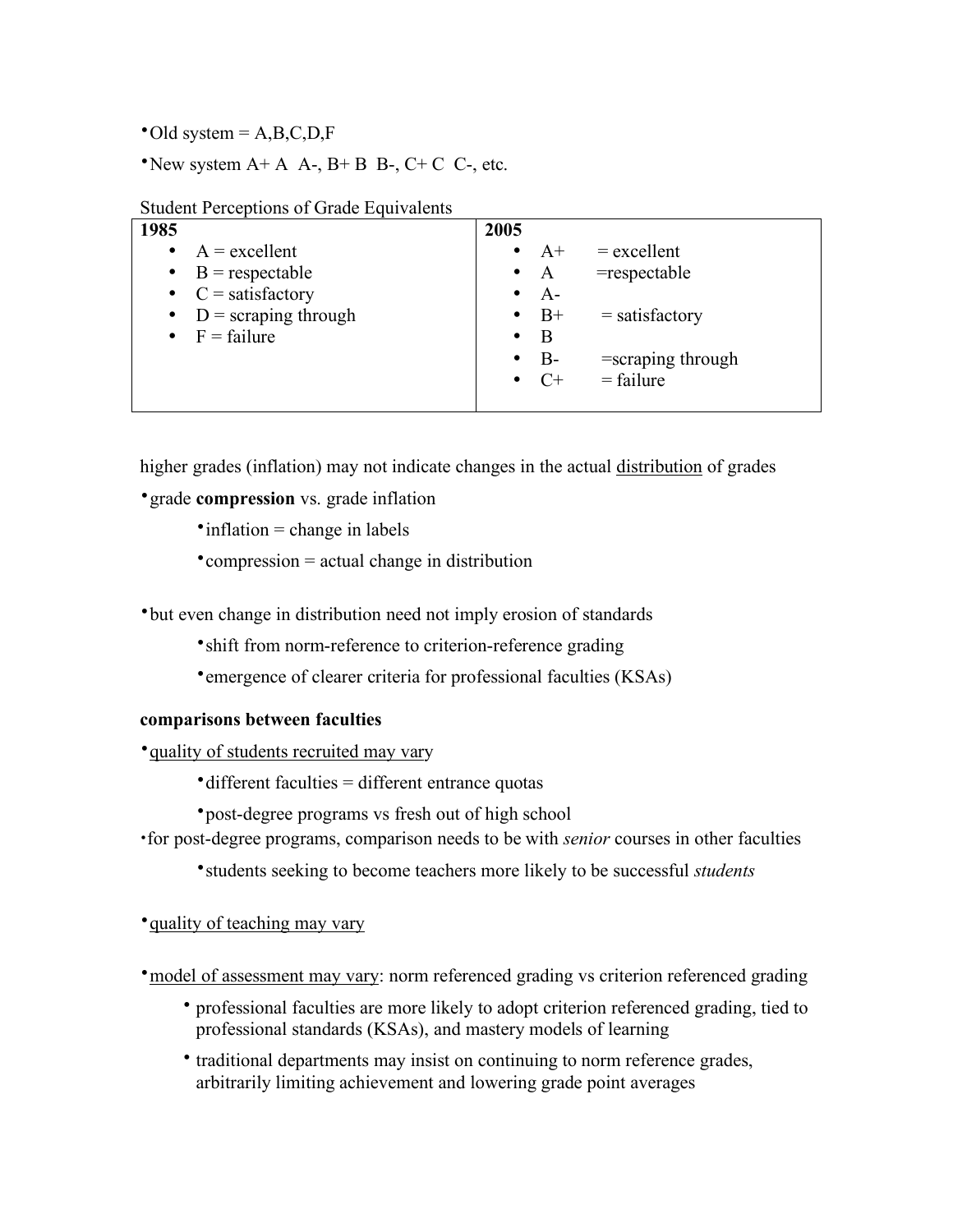•*could try* comparing our students' performance in ed courses with their performance in other faculties

•studies on other campuses found education grades 0.10 grade points higher than those earned by the same students at the same time in other departments

- but is 0.10 a worrisome difference?
- would we not *expect* students to do better in their professional courses than in courses unrelated to their careers ?
- we would expect instruction and assessment to be of higher quality in an education faculty?

•competition for scholarships, graduate studies, jobs, etc. requires consistency with other faculties of education in Alberta and nationally

•but what if we really *are* better than another university?

# **real issues & potential solutions**

•consistency between sections

•student grades should not be dependent upon whose section students are in

- •can be addressed by
- •posting grade distributions within the faculty
- •close collaboration between horizontal groups
- •including course grade mean on student transcripts

#### •pressure on instructors for higher grades

- •can be addressed through
	- •changes to course evaluation process
	- •workload issues
	- •marker training
	- •changes to student orientation

#### • student obsession with grades

- PSI and PSII grade conversion table out of step with rest of university
- students become obsessed grieving over lost marks rather than focused on learning
- increased competitiveness -- reject group work and peer learning as threat to high grades
- recommendation: revert to 2001 conversion